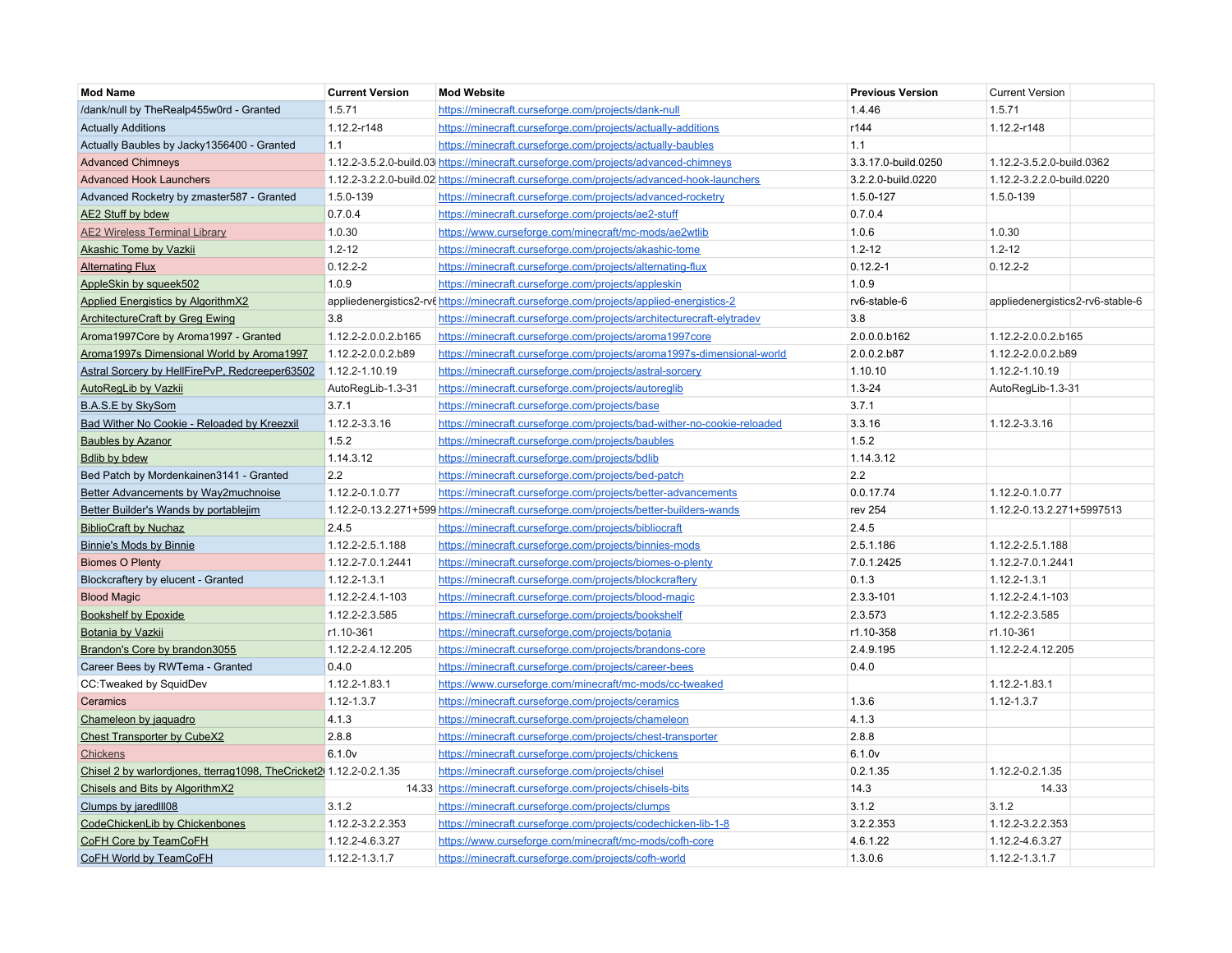| <b>Mod Name</b>                                                 | <b>Current Version</b> | <b>Mod Website</b>                                                          | <b>Previous Version</b> | <b>Current Version</b> |
|-----------------------------------------------------------------|------------------------|-----------------------------------------------------------------------------|-------------------------|------------------------|
| Comforts by ThelllusiveC4 - Granted                             | 1.12.2-1.4.1.2         | https://minecraft.curseforge.com/projects/comforts                          | 1.4.1.1                 | 1.12.2-1.4.1.2         |
| Compact Solars by cpw, progwml6                                 | 1.12.2-5.0.18.341      | https://minecraft.curseforge.com/projects/compact-solars                    | 5.0.18.341              | 1.12.2-5.0.18.341      |
| Compacter by bdew                                               | 1.3.0.3                | https://minecraft.curseforge.com/projects/compacter                         | 1.3.0.3                 |                        |
| CompactMachines by Davenonymous                                 | 1.12.2-3.0.18-b278     | https://minecraft.curseforge.com/projects/compact-machines                  | 3.0.13-b236             | 1.12.2-3.0.18-b278     |
| ConnectedTexturesMod by tterrag1098, Minecreatr 1.12.2-0.3.3.22 |                        | https://minecraft.curseforge.com/projects/ctm                               | 0.3.3.22                | 1.12.2-0.3.3.22        |
| Controlling by jared 108                                        | 3.0.7                  | https://minecraft.curseforge.com/projects/controlling                       | 4.0.0                   | 3.0.7                  |
| Cooking for Blockheads by BlayTheNinth                          | 1.12.2-6.4.70          | https://minecraft.curseforge.com/projects/cooking-for-blockheads            | 6.4.69                  | 1.12.2-6.4.70          |
| <b>Cosmetic Armor Reworked</b>                                  | $1.12.2 - v4a$         | https://minecraft.curseforge.com/projects/cosmetic-armor-reworked           | $1.12.2-v4$             | $1.12.2-v4a$           |
| CraftTweaker by jared III08                                     | 1.12-4.1.19            | https://minecraft.curseforge.com/projects/crafttweaker                      | 4.1.14                  | 1.12-4.1.19            |
| <b>Custom Main Menu by Lumien</b>                               | 1.12.2-2.0.9           | https://minecraft.curseforge.com/projects/custom-main-menu                  | 2.0.9                   | 1.12.2-2.0.9           |
| <b>Dark Utilities by Darkhax</b>                                | 1.12.2-1.8.226         | https://minecraft.curseforge.com/projects/dark-utilities                    | 1.8.223                 | 1.12.2-1.8.226         |
| DecoCraft2                                                      | 2.6.2_1.12.2           | https://minecraft.curseforge.com/projects/decocraft2                        | 2.6.2                   | $2.6.2 - 1.12.2$       |
| Deep Resonance by McJty                                         | 1.12-1.8.0             | https://minecraft.curseforge.com/projects/deep-resonance                    | 1.7.5                   | $1.12 - 1.80$          |
| Default Options by Blay the Ninth                               | 1.12.2-9.2.8           | https://minecraft.curseforge.com/projects/default-options                   | 9.2.8                   | 1.12.2-9.2.8           |
| Demagnetize by comp500                                          | 1.12.2-1.0.1           |                                                                             |                         | 1.12.2-1.0.1           |
| Diet Hoppers by RWTema - Granted                                | 1.1                    | https://minecraft.curseforge.com/projects/diet-hoppers                      | 1.1                     |                        |
| Dirt2Path by marwat208 - Granted                                | 1.8.0                  | https://minecraft.curseforge.com/projects/dirt2path                         | 1.8.0                   |                        |
| Draconic Evolution by brandon3055                               | 1.12.2-2.3.22.343      | https://minecraft.curseforge.com/projects/draconic-evolution                | 2.3.18.329              | 1.12.2-2.3.22.343      |
| <b>Dynamic Trees</b>                                            | 1.12.2-0.9.5           | https://minecraft.curseforge.com/projects/dynamictrees                      | 0.9.4                   | 1.12.2-0.9.5           |
| <b>Dynamic Trees BOP</b>                                        | 1.12.2-1.4.1e          | https://minecraft.curseforge.com/projects/dtbop                             | 1.4.1e                  | 1.12.2-1.4.1e          |
| ElecCore   DimensionAPI by Elec332                              | 1.12.2-1.9.452         | https://minecraft.curseforge.com/projects/eleccore                          | 1.8.434                 | 1.12.2-1.9.452         |
| <b>Embers by elucent</b>                                        | Removed                | https://minecraft.curseforge.com/projects/embers                            | 0.230                   |                        |
| <b>Embers Rekindled</b>                                         | 1.13-hotfix2           | https://minecraft.curseforge.com/projects/embers-rekindled                  | 1.12                    | 1.13-hotfix2           |
| <b>Ender Compass</b>                                            | 1.2.6.2                | https://minecraft.curseforge.com/projects/ender-compass                     | 1.2.6.2                 |                        |
| <b>Ender Core</b>                                               | 1.12.2-0.5.57          | https://minecraft.curseforge.com/projects/endercore                         | 0.5.45                  | 1.12.2-0.5.57          |
| EnderIO                                                         | 1.12.2-5.0.44          | https://minecraft.curseforge.com/projects/ender-io                          | 5.0.40                  | 1.12.2-5.0.44          |
| EnderIO Zoo                                                     | 1.12.2-5.0.44          | https://minecraft.curseforge.com/projects/ender-zoo                         | 1.4.0.49                | 1.12.2-5.0.44          |
| <b>EnderStorage by Chickenbones</b>                             | 2.4.5.135              | https://minecraft.curseforge.com/projects/ender-storage-1-8                 | 2.4.5.135               |                        |
| Engineers Workshop by EwyBoy, JorVa                             | 1.0.9.40               | https://minecraft.curseforge.com/projects/engineers-workshop-reborn         | 1.0.9.40                |                        |
| <b>Enviromental Tech by ValkyrieofNight</b>                     | 1.12.2-2.0.20.1        | https://minecraft.curseforge.com/projects/environmental-tech                | 2.0.19.1                | 1.12.2-2.0.20.1        |
| <b>ET Lunar by ValkyrieofNight</b>                              | 1.12.2-2.0.20.1        | https://minecraft.curseforge.com/projects/et-lunar-environmental-tech-addon | 2.0.19.1                | 1.12.2-2.0.20.1        |
| Exchangers by Jacky1356400                                      | 2.8                    | https://minecraft.curseforge.com/projects/exchangers                        | 2.8                     |                        |
| <b>Extra Bit Manipulation</b>                                   | 3.4.1                  | https://minecraft.curseforge.com/projects/extra-bit-manipulation            | 3.4.1                   |                        |
| <b>Extra Cells by Leonelf</b>                                   | 2.5.13                 | https://minecraft.curseforge.com/projects/extracells2                       | 2.5.13                  |                        |
| Extra Utilities by RWTema                                       | 1.12-1.9.9             | https://minecraft.curseforge.com/projects/extra-utilities                   | 1.9.8                   | 1.12-1.9.9             |
| <b>Extreme Reactors by ZeroNoRyouki</b>                         | 1.12.2-0.4.5.67        | https://minecraft.curseforge.com/projects/extreme-reactors                  | 0.4.5.50                | 1.12.2-0.4.5.67        |
| <b>Fairy Lights</b>                                             | $2.1.7 - 1.12.2$       | https://minecraft.curseforge.com/projects/fairy-lights                      | 1.12.2                  | $2.1.7 - 1.12.2$       |
| Farming for Blockheads                                          | 3.1.26                 | https://minecraft.curseforge.com/projects/farming-for-blockheads            | 3.1.26                  |                        |
| Fence Jumper by TheRealp455w0rd - Granted                       | 1.0.5                  | https://minecraft.curseforge.com/projects/fence-jumper                      | 1.0.5                   |                        |
| Flat Colored Blocks by AlgorithmX2                              | $1.12 - 6.8$           | https://minecraft.curseforge.com/projects/flat-colored-blocks               | 6.7                     | $1.12 - 6.8$           |
| <b>Flux Networks by Ollie_Lansdell</b>                          | 1.12.2-3.0.19-21       | https://minecraft.curseforge.com/projects/flux-networks                     | 3.0.19                  | 1.12.2-3.0.19-21       |
| FoamFix by asiekierka                                           | $0.10.5 - 1.12.2$      | https://minecraft.curseforge.com/projects/foamfix-for-minecraft             | 0.10.3                  | $0.10.5 - 1.12.2$      |
| <b>Forestry by SirSengir</b>                                    | 1.12.2-5.8.2.387       | https://minecraft.curseforge.com/projects/forestry                          | 5.8.2.382               | 1.12.2-5.8.2.387       |
| <b>FORGE</b>                                                    | 14.23.5.2836           | https://files.minecraftforge.net/                                           | 14.23.5.2808            |                        |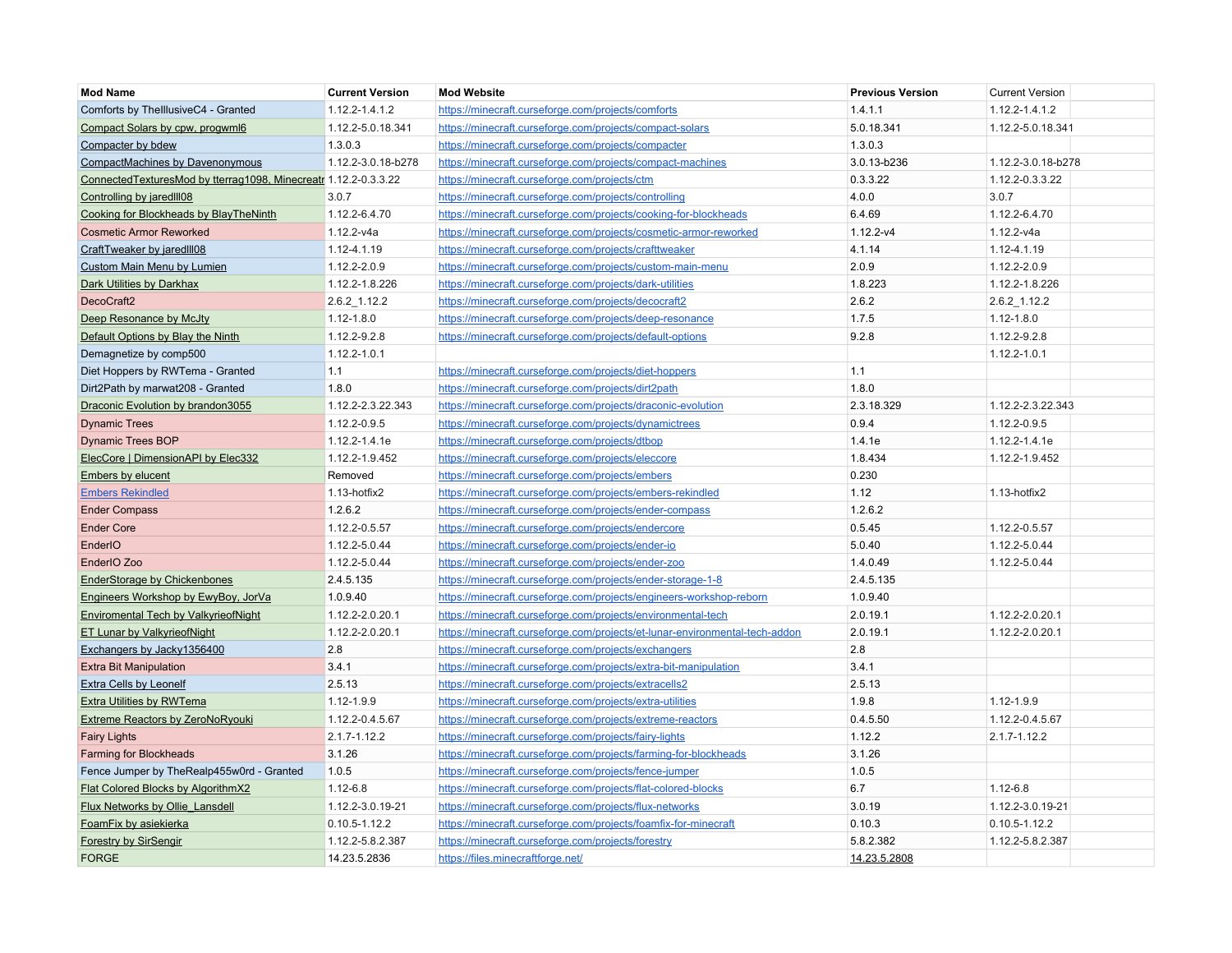| <b>Mod Name</b>                                              | <b>Current Version</b> | <b>Mod Website</b>                                                               | <b>Previous Version</b> | <b>Current Version</b>     |  |
|--------------------------------------------------------------|------------------------|----------------------------------------------------------------------------------|-------------------------|----------------------------|--|
| <b>Forge Endertech</b>                                       |                        | 1.12.2-4.4.21.1-build.0 https://minecraft.curseforge.com/projects/forgeendertech | 4.4.8.0-build.0249      | 1.12.2-4.4.21.1-build.0377 |  |
| <b>Forge Multipart CBE</b>                                   | 1.12.2-2.6.1.81        | https://minecraft.curseforge.com/projects/forge-multipart-cbe                    | 2.6.1.81                | 1.12.2-2.6.1.81            |  |
| <b>FTB Utilities Backups</b>                                 | 1.0.0.4                | https://www.curseforge.com/minecraft/mc-mods/ftb-utilities-backups               |                         | 1.0.0.4                    |  |
| <b>FTBGuides</b>                                             | 2.0.0.47               | https://minecraft.curseforge.com/projects/ftb-guides                             | 1.0.2.30                | 2.0.0.47                   |  |
| <b>FTBLib</b>                                                | 5.4.3.124              | https://minecraft.curseforge.com/projects/ftblib                                 | 5.4.1.80                | 5.4.3.124                  |  |
| <b>FTBUtilities</b>                                          | 5.4.0.99               | https://minecraft.curseforge.com/projects/ftb-utilities                          | 5.3.0.79                | 5.4.0.99                   |  |
| Gadgetry: Core by elucent - Granted                          | 1.0.0                  | https://minecraft.curseforge.com/projects/gadgetry-core                          | 1.0.0                   |                            |  |
| Gadgetry: Machines by elucent - Granted                      | 1.0.1                  | https://minecraft.curseforge.com/projects/gadgetry-machines                      | 1.0.1                   |                            |  |
| <b>Gendustry by bdew</b>                                     | 1.6.5.8                | https://minecraft.curseforge.com/projects/gendustry                              | 1.6.5.8                 |                            |  |
| GraveStone Mod by EuhDawson                                  | 1.10.2                 | https://minecraft.curseforge.com/projects/gravestone-mod                         | 1.10.2                  |                            |  |
| Guide-API by TehNut, Tombenpotter                            | $2.1.8 - 63$           | https://minecraft.curseforge.com/projects/guide-api                              | 2.1.8-63                |                            |  |
| <b>Hammer Core</b>                                           | 1.12.2-2.0.4.7         | https://www.curseforge.com/minecraft/mc-mods/hammer-lib                          | 2.0.4.1                 | 1.12.2-2.0.4.7             |  |
| HarvestCraft by MatrexsVigil, Rhodox                         | 1.12.2zd               | https://minecraft.curseforge.com/projects/pams-harvestcraft                      | 1.12.2zb                | 1.12.2zd                   |  |
| Hatchery                                                     | $1.12.2 - 2.2.2$       | https://minecraft.curseforge.com/projects/hatchery                               | 2.2.0                   | 1.12.2-2.2.2               |  |
| <b>Immersive Cables</b>                                      | 1.3.2                  | https://minecraft.curseforge.com/projects/immersive-cables                       | 1.3.2                   |                            |  |
| <b>Immersive Engineering by BluSunrize</b>                   | $0.12 - 89$            | https://minecraft.curseforge.com/projects/immersive-engineering                  | $0.12 - 88$             | $0.12 - 89$                |  |
| Immersive Petroleum by Flaxbeard                             | 1.1.9                  | https://minecraft.curseforge.com/projects/immersive-petroleum                    | 1.1.9                   |                            |  |
| <b>Immersive Railroading</b>                                 | 1.6.1_1.12-1138        | https://minecraft.curseforge.com/projects/immersive-railroading                  | 1.5.0_1.12-402          | $1.6.1$ $-1.12 - 1138$     |  |
| Industrial Foregoing by Buuz135                              | 1.12.2-1.12.12-236     | https://minecraft.curseforge.com/projects/industrial-foregoing                   | 1.12.4-228              | 1.12.2-1.12.12-236         |  |
| IndustrialCraft 2 by IC2 Dev Team                            | 2-2.8.164-ex112        | https://www.industrial-craft.net/                                                | 2.8.109                 | 2-2.8.164-ex112            |  |
| InfinityLib                                                  | 1.12.0                 | https://minecraft.curseforge.com/projects/infinitylib                            | 1.12.0                  |                            |  |
| <b>Inventory Pets</b>                                        | $1.12 - 2.0.1$         | https://minecraft.curseforge.com/projects/inventory-pets                         | 1.5.3.1                 | $1.12 - 2.0.1$             |  |
| <b>Inventory Tweaks by Kobata</b>                            | 1.64+dev.146           | https://minecraft.curseforge.com/projects/inventory-tweaks                       | 1.64+dev.145            | 1.64+dev.146               |  |
| Iron Backpacks by gr8pefish                                  | $3.0.8 - 12$           | https://minecraft.curseforge.com/projects/iron-backpacks                         | $3.0.8 - 12$            |                            |  |
| IronChests by cpw, progwml6                                  | 1.12.2-7.0.69.845      | https://minecraft.curseforge.com/projects/iron-chests                            | 7.0.58.841              | 1.12.2-7.0.69.845          |  |
| <b>IVtoolkit</b>                                             | 1.3.3                  | https://minecraft.curseforge.com/projects/ivtoolkit                              | 1.3.3                   |                            |  |
| <b>JEI Bees by bdew</b>                                      | 0.9.0.5                | https://minecraft.curseforge.com/projects/jei-bees                               | 0.9.0.5                 |                            |  |
| JEI Integration by SnowShock35 - Granted                     | 1.5.1.36               | https://minecraft.curseforge.com/projects/jei-integration                        | 1.5.1.36                |                            |  |
| JourneyMap by techbrew                                       | 1.12.2-5.5.5b7         | https://minecraft.curseforge.com/projects/journeymap                             | 5.5.3                   | 1.12.2-5.5.5b7             |  |
| Just Enough HarvestCraft by mrAppleXZ - Granted 1.12.2-1.6.4 |                        | https://minecraft.curseforge.com/projects/just-enough-harvestcraft               | 1.6.2                   | 1.12.2-1.6.4               |  |
| Just Enough Items (JEI) by Mezz                              | 1.12.2-4.15.0.283      | https://minecraft.curseforge.com/projects/jei                                    | 4.14.4.264              | 1.12.2-4.15.0.283          |  |
| Just Enough Resources (JER) by Way2muchnoise 1.12.2-0.9.2.60 |                        | https://minecraft.curseforge.com/projects/just-enough-resources-jer              | 0.8.10.50               | 1.12.2-0.9.2.60            |  |
| <b>KleeSlabs by BlayTheNinth</b>                             | 5.4.11                 | https://minecraft.curseforge.com/projects/kleeslabs                              | 5.4.11                  |                            |  |
| LibVulpes by zmaster587 - Granted                            | 1.12.2-0.4.1-59        | https://minecraft.curseforge.com/projects/libvulpes                              | 0.4.0-50-UNSTABLE       | 1.12.2-0.4.1-59            |  |
| Light Level Overlay by oldjunyi                              | 1.1.6                  | https://minecraft.curseforge.com/projects/light-level-overlay-reloaded           | 1.1.6                   |                            |  |
| LLibrary                                                     | 1.7.19-1.12.2          | https://minecraft.curseforge.com/projects/llibrary                               | 1.7.17                  | 1.7.19-1.12.2              |  |
| Long Fall Boots by NanoHeart, Xbony2 - Granted               | 1.2.1 <sub>b</sub>     | https://minecraft.curseforge.com/projects/long-fall-boots                        | 1.2.1 <sub>b</sub>      |                            |  |
| LunatriusCore                                                | 1.2.0.42               | https://minecraft.curseforge.com/projects/lunatriuscore                          | 1.2.0.42                |                            |  |
| <b>Magic Bees by MysteriousAges</b>                          | 3.1.10                 | https://minecraft.curseforge.com/projects/magic-bees                             | 3.1.10                  |                            |  |
| Malisis Core by Ordinastie                                   | 6.5.1                  | https://minecraft.curseforge.com/projects/malisiscore                            | 6.4.0                   | 6.5.1                      |  |
| <b>Malisis Doors by Ordinastie</b>                           | 7.3.0                  | https://minecraft.curseforge.com/projects/malisisdoors                           | 7.3.0                   |                            |  |
| Mantle by mDiyo, progwml6                                    | 1.3.3.55               | https://minecraft.curseforge.com/projects/mantle                                 | 1.3.3.39                | 1.3.3.55                   |  |
| <b>McJtyLib by McJty</b>                                     | 3.5.3                  | https://minecraft.curseforge.com/projects/mcjtylib                               | 3.1.1                   | 3.5.3                      |  |
| <b>MCMultiPart by amadornes</b>                              | 2.5.3                  | https://minecraft.curseforge.com/projects/mcmultipart                            | 2.5.3                   |                            |  |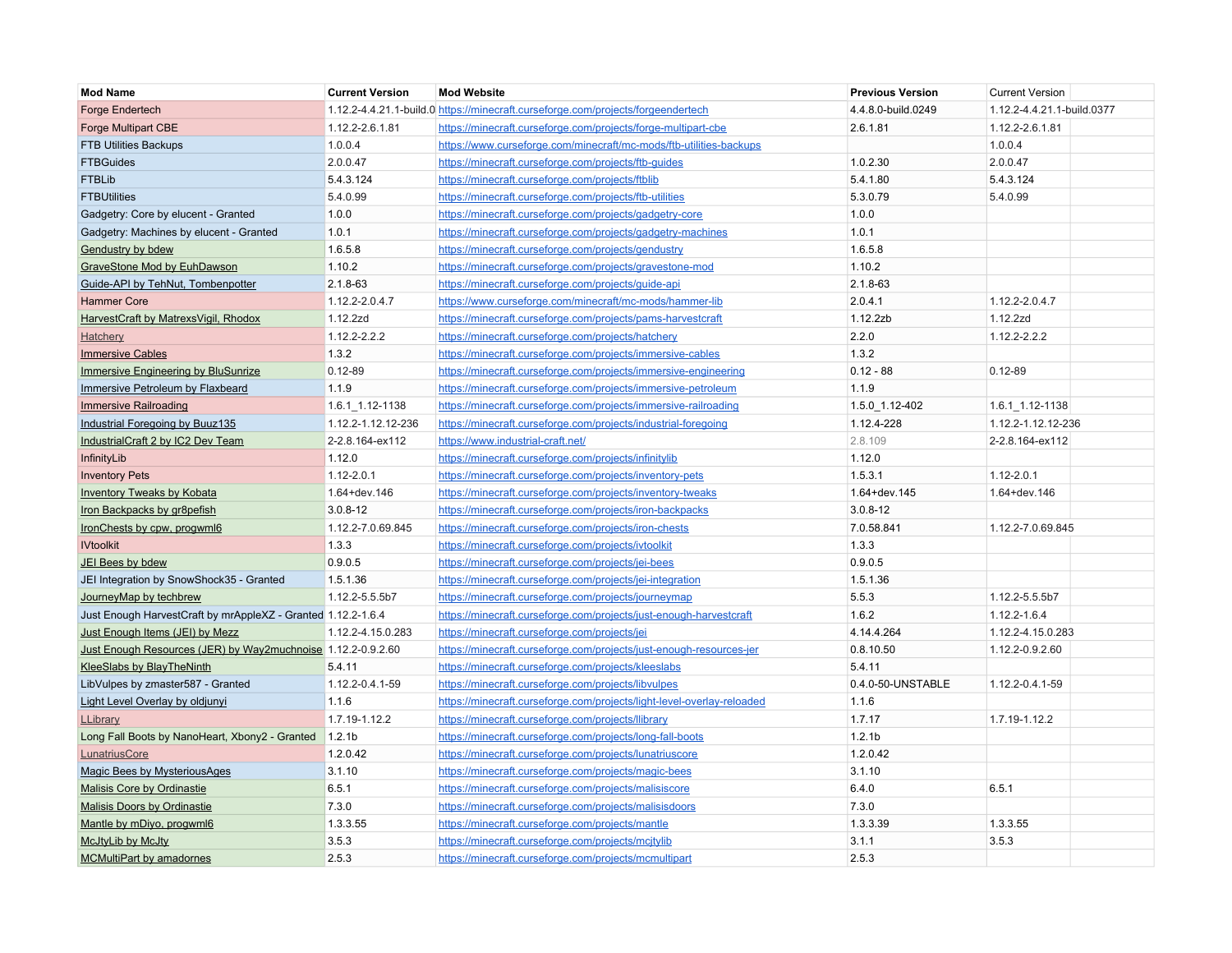| <b>Mod Name</b>                                         | <b>Current Version</b> | <b>Mod Website</b>                                                | <b>Previous Version</b> | <b>Current Version</b> |
|---------------------------------------------------------|------------------------|-------------------------------------------------------------------|-------------------------|------------------------|
| Mob Grinding Utils by Vadis365, Darkosto, TheCyb 0.3.13 |                        | https://minecraft.curseforge.com/projects/mob-grinding-utils      | 0.3.13                  | 0.3.13                 |
| Mod Name Tooltip by Mezz                                | 1.10.0                 | https://minecraft.curseforge.com/projects/mod-name-tooltip        | 1.10.0                  |                        |
| Modern Lights by acnessdev                              | 1.0.3                  | https://minecraft.curseforge.com/projects/modern-lights           | 1.0.3                   |                        |
| ModTweaker by jaredlll08, joshie, SpitefulFox           | 4.0.17                 | https://minecraft.curseforge.com/projects/modtweaker              | 4.0.16                  | 4.0.17                 |
| <b>More Chickens</b>                                    | 3.1.0                  | https://minecraft.curseforge.com/projects/more-chickens           | 3.2.0                   | 3.1.0                  |
| Morph-o-Tool by Vazkii                                  | $1.2 - 21$             | https://minecraft.curseforge.com/projects/morph-o-tool            | $1.2 - 21$              | $1.2 - 21$             |
| Morpheus by quetzi                                      | 3.5.106                | https://minecraft.curseforge.com/projects/morpheus                | 3.5.106                 | 3.5.106                |
| Mouse Tweaks by YaLTeR97                                | 2.10                   | https://minecraft.curseforge.com/projects/mouse-tweaks            | 2.9                     | 2.10                   |
| MTLib by jaredlll08                                     | 3.0.6                  | https://minecraft.curseforge.com/projects/mtlib                   | 3.0.5                   | 3.0.6                  |
| MysticalLib                                             | 0.1.12                 | https://www.curseforge.com/minecraft/mc-mods/mysticallib          | 0.1.12                  | <b>REMOVE ELULIB</b>   |
| Natura by mDiyo                                         | 4.3.2.69               | https://minecraft.curseforge.com/projects/natura                  | 4.3.2.66                | 4.3.2.69               |
| Nature's Compass by ChaosTheDude                        | 1.5.1                  | https://minecraft.curseforge.com/projects/natures-compass         | 1.5.1                   |                        |
| Nether Portal Fix by BlayTheNinth                       | 5.3.17                 | https://minecraft.curseforge.com/projects/netherportalfix         | 5.3.17                  |                        |
| Not Enough Wands by romelo333                           | 1.8.1                  | https://minecraft.curseforge.com/projects/not-enough-wands        | 1.7.2                   | 1.8.1                  |
| NotEnoughIDs by fewizz                                  | 1.5.4.4                | https://minecraft.curseforge.com/projects/notenoughids            | 1.5.4.3                 | 1.5.4.4                |
| NuclearCraft by Grim3212, nosedive42                    | 2.17a                  | https://minecraft.curseforge.com/projects/nuclearcraft-mod        | 2.13e                   | 2.17a                  |
| <b>OMLib</b>                                            | 3.1.3-246              | https://minecraft.curseforge.com/projects/omlib                   | 3.1.0-208               | 3.1.3-246              |
| <b>Open Modular Turrets</b>                             | 3.1.3-355              | https://minecraft.curseforge.com/projects/openmodularturrets      | 3.1.0-306               | 3.1.3-355              |
| OpenBlocks Elevator by VsnGamer                         | 1.3.10                 | https://minecraft.curseforge.com/projects/openblocks-elevator     | 1.3.6                   | 1.3.10                 |
| OpenComputers by Sangar                                 | 1.7.4.153              | https://minecraft.curseforge.com/projects/opencomputers           | 1.7.3.146               | 1.7.4.153              |
| Optifine                                                | $HD_U_E3$              | https://optifine.net/home                                         | HD U E3                 | $HD_U_E3$              |
| P455w0rds Library by TheRealp455w0rd                    | 2.2.151                | https://minecraft.curseforge.com/projects/p455w0rds-library       | 2.0.36                  | 2.2.151                |
| Placeable Items                                         | 3.3                    | https://minecraft.curseforge.com/projects/placeable-items         | 3.3                     |                        |
| Placebo by ShadowsOfFire - Granted                      | 1.6.0                  | https://minecraft.curseforge.com/projects/placebo                 | 1.5.1                   | 1.6.0                  |
| Platforms by ShetiPhian                                 | 1.4.6                  | https://minecraft.curseforge.com/projects/platforms               | 1.4.6                   | 1.4.6                  |
| Plethora Peripherals by SquidDev                        | $1.12.2 - 1.2.1$       | https://www.curseforge.com/minecraft/mc-mods/plethora-peripherals |                         | $1.12.2 - 1.2.1$       |
| Psi                                                     | $r1.1 - 77$            | https://minecraft.curseforge.com/projects/psi                     | $r1.1 - 70$             | $r1.1 - 77$            |
| <b>PTRlib</b>                                           | 1.0.4                  | https://minecraft.curseforge.com/projects/ptrlib                  | 1.0.3                   | 1.0.4                  |
| Quark by Vazkii                                         | r1.5-166               | https://minecraft.curseforge.com/projects/quark                   | r1.5-145                | r1.5-166               |
| <b>Quick Leaf Decay by Lumien</b>                       | 1.2.4                  | https://minecraft.curseforge.com/projects/quick-leaf-decay        | 1.2.4                   |                        |
| Railcraft by CovertJaguar                               | 12.0.0                 | https://www.curseforge.com/minecraft/mc-mods/railcraft            |                         | 12.0.0                 |
| Ranged Pumps by raoulvdberge                            | 0.5                    | https://minecraft.curseforge.com/projects/ranged-pumps            | 0.5                     |                        |
| <b>ReAuth by TechnicianLP</b>                           | 3.6.0                  | https://minecraft.curseforge.com/projects/reauth                  | 3.6.0                   |                        |
| Reborn Core by Gigabit1011, modmuss50                   | 3.13.12.447            | https://minecraft.curseforge.com/projects/reborncore              | 3.13.2.411              | 3.13.12.447            |
| <b>Recurrent Complex</b>                                | 1.4.8.2                | https://minecraft.curseforge.com/projects/recurrent-complex       | 1.4.7                   | 1.4.8.2                |
| Redstone Arsenal by CoFH team                           | 2.6.3.18               | https://minecraft.curseforge.com/projects/redstone-arsenal        | 2.6.1.15                | 2.6.3.18               |
| Redstone Flux by TeamCoFH                               | 2.1.0.6                | https://minecraft.curseforge.com/projects/redstone-flux           | 2.1.0.6                 | 2.1.0.6                |
| Reliquary by TrainerGuy22, x3n0ph0b3                    | 1.3.4.786              | https://minecraft.curseforge.com/projects/religuary-v1-3          | 1.3.4.780               | 1.3.4.786              |
| Resource Loader by Lumien                               | 1.5.3                  | https://minecraft.curseforge.com/projects/resource-loader         | 1.5.3                   |                        |
| <b>RFLux</b>                                            | 0.4.0                  | https://minecraft.curseforge.com/projects/rf-lux                  | 0.3.2                   | 0.4.0                  |
| <b>RFTools by McJty</b>                                 |                        | 7.71 https://minecraft.curseforge.com/projects/rftools            | 7.6                     | 7.71                   |
| <b>RFTools Control by McJty</b>                         | 2.0.2                  | https://minecraft.curseforge.com/projects/rftools-control         | 1.9.3                   | 2.0.2                  |
| <b>RFTools Dimensions</b>                               |                        | 5.71 https://minecraft.curseforge.com/projects/rftools-dimensions | 5.64                    | 5.71                   |
| Roots by elucent                                        | 0.104                  | https://minecraft.curseforge.com/projects/roots                   | 0.104                   |                        |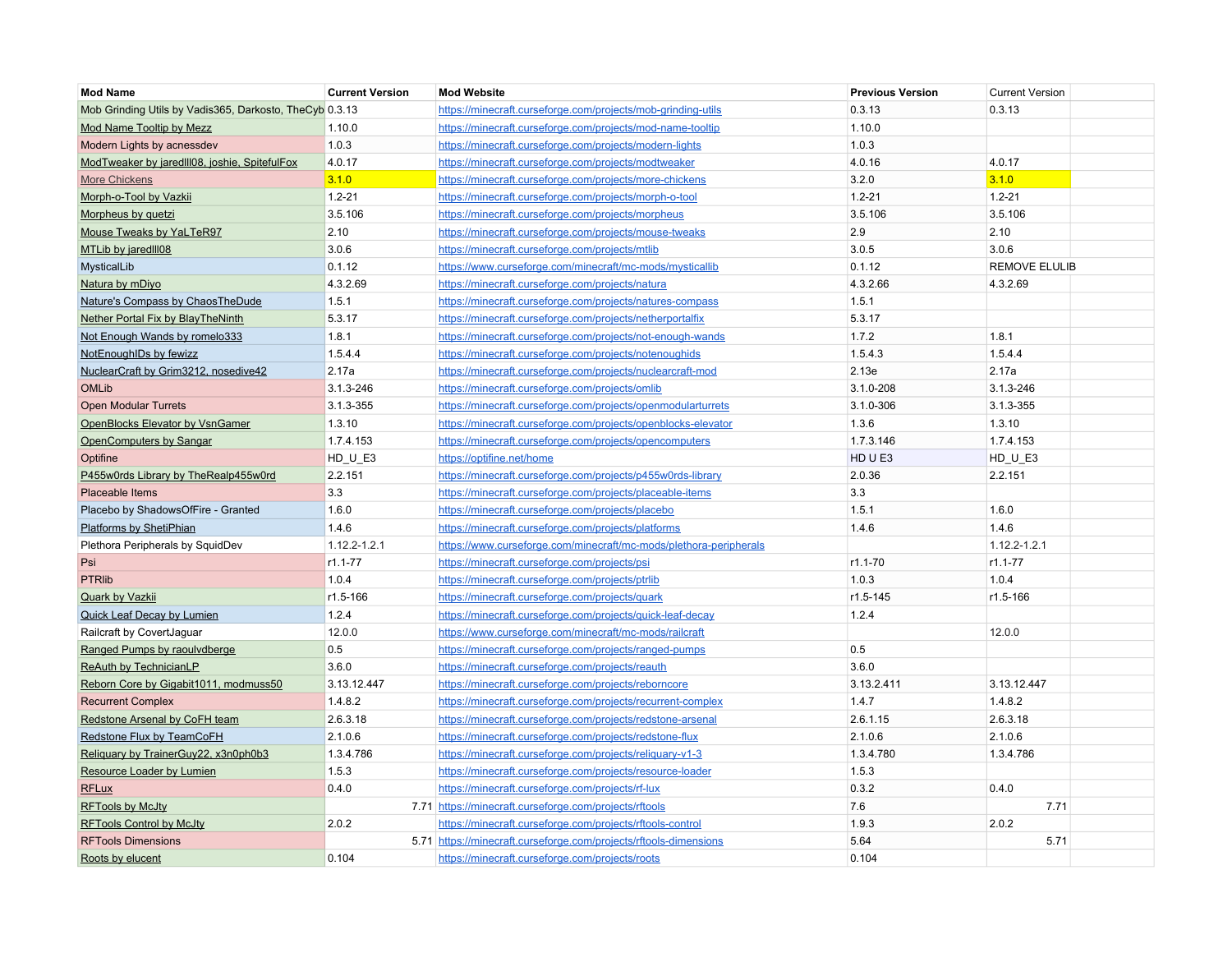| <b>Mod Name</b>                             | <b>Current Version</b> | <b>Mod Website</b>                                                         | <b>Previous Version</b> | <b>Current Version</b> |
|---------------------------------------------|------------------------|----------------------------------------------------------------------------|-------------------------|------------------------|
| Rustic by Thatguy3039                       | 1.1.0                  | https://minecraft.curseforge.com/projects/rustic                           | 1.0.15                  | 1.1.0                  |
| Scannable                                   | 1.6.3.24               | https://minecraft.curseforge.com/projects/scannable                        | 1.6.3.24                | 1.6.3.24               |
| Schematica                                  | 1.8.0.169              | https://minecraft.curseforge.com/projects/schematica                       | 1.8.0.169               | 1.8.0.169              |
| Secret Rooms by AbrarSyed                   | 5.6.4                  | https://minecraft.curseforge.com/projects/secretroomsmod                   | 5.6.4                   |                        |
| <b>Shadowfacts' Forgelin by Shadowfacts</b> | 1.8.3                  | https://minecraft.curseforge.com/projects/shadowfacts-forgelin             | 1.8.2                   | 1.8.3                  |
| Shetiphian Core by ShetiPhian               | 3.5.9                  | https://minecraft.curseforge.com/projects/shetiphiancore                   | 3.5.9                   | 3.5.9                  |
| Signals by MineMaarten - Granted            | $1.4.1 - 30$           | https://minecraft.curseforge.com/projects/signals                          | $1.4.1 - 30$            | $1.4.1 - 30$           |
| Simple Void World by modmuss50              | 1.2.0.9                | https://minecraft.curseforge.com/projects/simple-void-world                | 1.2.0.9                 |                        |
| Simply Jetpacks 2                           | 2.2.12.65              | https://minecraft.curseforge.com/projects/simply-jetpacks-2                | 2.2.10.63               | 2.2.12.65              |
| <b>Snad by TheRoBrit</b>                    | 1.7.09.16a             | https://minecraft.curseforge.com/projects/snad                             | 1.7.09.16a              |                        |
| Solar Flux Reborn                           | 4.32r                  | https://minecraft.curseforge.com/projects/solar-flux-reborn                | 4.32r                   | 4.32r                  |
| SonarCore by Ollie Lansdell                 | 5.0.19                 | https://minecraft.curseforge.com/projects/sonar-core                       | 5.0.19                  | 5.0.19                 |
| Soul Shards Respawn                         | 1.12.2-1.1.0-12        | https://minecraft.curseforge.com/projects/soul-shards-respawn              | $1.1.0 - 12$            | 1.12.2-1.1.0-12        |
| Soul Shards: The Old Ways by SgtPunishment  |                        | https://minecraft.curseforge.com/projects/soul-shards-the-old-ways         | <b>REMOVED</b>          |                        |
| Steve's Carts 2 by Vswe                     | 2.4.30.134             | https://minecraft.curseforge.com/projects/steves-carts-reborn              | 2.4.29.132              | 2.4.30.134             |
| Storage Drawers by jaquadro                 | 5.3.8                  | https://minecraft.curseforge.com/projects/storage-drawers                  | 5.3.8                   | 5.3.8                  |
| Storage Drawers: Misc Pack by jaguadro      | 3.1.0                  | https://minecraft.curseforge.com/projects/storage-drawers-extras           | 3.1.0                   |                        |
| Tesla Core Lib by Face of Cat               | 1.0.15.13              | https://minecraft.curseforge.com/projects/tesla-core-lib                   | 1.0.15.13               |                        |
| Thaumcraft                                  | 6.1.BETA26             | https://minecraft.curseforge.com/projects/thaumcraft                       | 6.1.BETA26              | 6.1.BETA26             |
| Thaumic Inventory Scanning by BlayTheNinth  | 1.12.2-2.0.10          | https://www.curseforge.com/minecraft/mc-mods/thaumcraft-inventory-scanning |                         | 1.12.2-2.0.10          |
| Thaumic JEI by Buuz135                      | 1.12.2-1.6.0-27        | https://www.curseforge.com/minecraft/mc-mods/thaumic-jei                   |                         | 1.12.2-1.6.0-27        |
| ThaumicEngergistics by nvidica              | 2.2.2                  | https://www.curseforge.com/minecraft/mc-mods/thaumic-energistics           |                         | 2.2.2                  |
| The Lost Cities by McJty - Granted          | 2.0.20                 | https://minecraft.curseforge.com/projects/the-lost-cities                  | 2.0.13                  | 2.0.20                 |
| The One Probe by McJty                      | 1.4.28                 | https://minecraft.curseforge.com/projects/the-one-probe                    | 1.4.27                  | 1.4.28                 |
| <b>Thermal Cultivation by TeamCoFH</b>      | 0.3.3.12               | https://minecraft.curseforge.com/projects/thermal-cultivation              | 0.3.1.8                 | 0.3.3.12               |
| <b>Thermal Dynamics by TeamCoFH</b>         | 2.5.5.21               | https://www.curseforge.com/minecraft/mc-mods/thermal-dynamics              | 2.5.3.16                | 2.5.5.21               |
| <b>Thermal Expansion by TeamCoFH</b>        | 5.5.4.43               | https://www.curseforge.com/minecraft/mc-mods/thermal-expansion             | 5.5.2.39                | 5.5.4.43               |
| <b>Thermal Foundation by TeamCoFH</b>       | 2.6.3.27               | https://minecraft.curseforge.com/projects/thermal-foundation               | 2.6.1.22                | 2.6.3.27               |
| Thermal Innovation by TeamCoFH              | 1.12.2-0.3.3.12        | https://www.curseforge.com/minecraft/mc-mods/thermal-innovation            |                         | 1.12.2-0.3.3.12        |
| Thut's Elevators by patnevis                | 6.1.6                  | https://minecraft.curseforge.com/projects/thuts-elevators                  | 6.1.5                   | 6.1.6                  |
| ThutCore by patnevis                        | 5.21.0                 | https://minecraft.curseforge.com/projects/thutcore                         | 5.19.9                  | 5.21.0                 |
| <b>Tick Profiler</b>                        | 0.0.7                  | https://minecraft.curseforge.com/projects/tickprofiler                     | 0.0.7                   | 0.0.7                  |
| Tinker I/O                                  | 2.7.1                  | https://minecraft.curseforge.com/projects/tinker-i-o                       | rw2.7.1                 | 2.7.1                  |
| Tinker's Construct by boni, mDiyo           | 2.12.0.157             | https://minecraft.curseforge.com/projects/tinkers-construct                | 2.12.0.115              | 2.12.0.157             |
| <b>Tinkers' Tool Leveling by boni</b>       | 1.1.0                  | https://minecraft.curseforge.com/projects/tinkers-tool-leveling            | 1.1.0                   | 1.1.0                  |
| TipTheScales by jaredIII08 - Granted        | 1.0.4                  | https://minecraft.curseforge.com/projects/tipthescales                     | 1.0.3                   | 1.0.4                  |
| ToastControl by ShadowsofFire               | 1.12.2-1.8.1           | https://www.curseforge.com/minecraft/mc-mods/toast-control                 |                         | 1.12.2-1.8.1           |
| <b>TOP Addons by DrMathiasDJ</b>            | 1.11.0                 | https://minecraft.curseforge.com/projects/top-addons                       | 1.10.1                  | 1.11.0                 |
| <b>TorchMaster by xalcon</b>                | 1.7.1.74               | https://minecraft.curseforge.com/projects/torchmaster                      | 1.7.1.74                | 1.7.1.74               |
| <b>Track API</b>                            | 1.12                   | https://minecraft.curseforge.com/projects/track-api                        | 1.1                     | 1.12                   |
| <b>Twilight Forest</b>                      | 3.8.689                | https://minecraft.curseforge.com/projects/the-twilight-forest              | 3.8.689                 | 3.8.689                |
| <b>UniDict by WanionCane</b>                | 2.9.2                  | https://minecraft.curseforge.com/projects/unidict                          | 2.9.2                   | 2.9.2                  |
| ValkyrieLib by ValkyrieofNight              | 2.0.20.1               | https://minecraft.curseforge.com/projects/valkyrielib                      | 2.0.19.1                | 2.0.20.1               |
| <b>WanionLib by WanionCane</b>              | 2.2                    | https://minecraft.curseforge.com/projects/wanionlib                        | 2.2                     | 2.2                    |